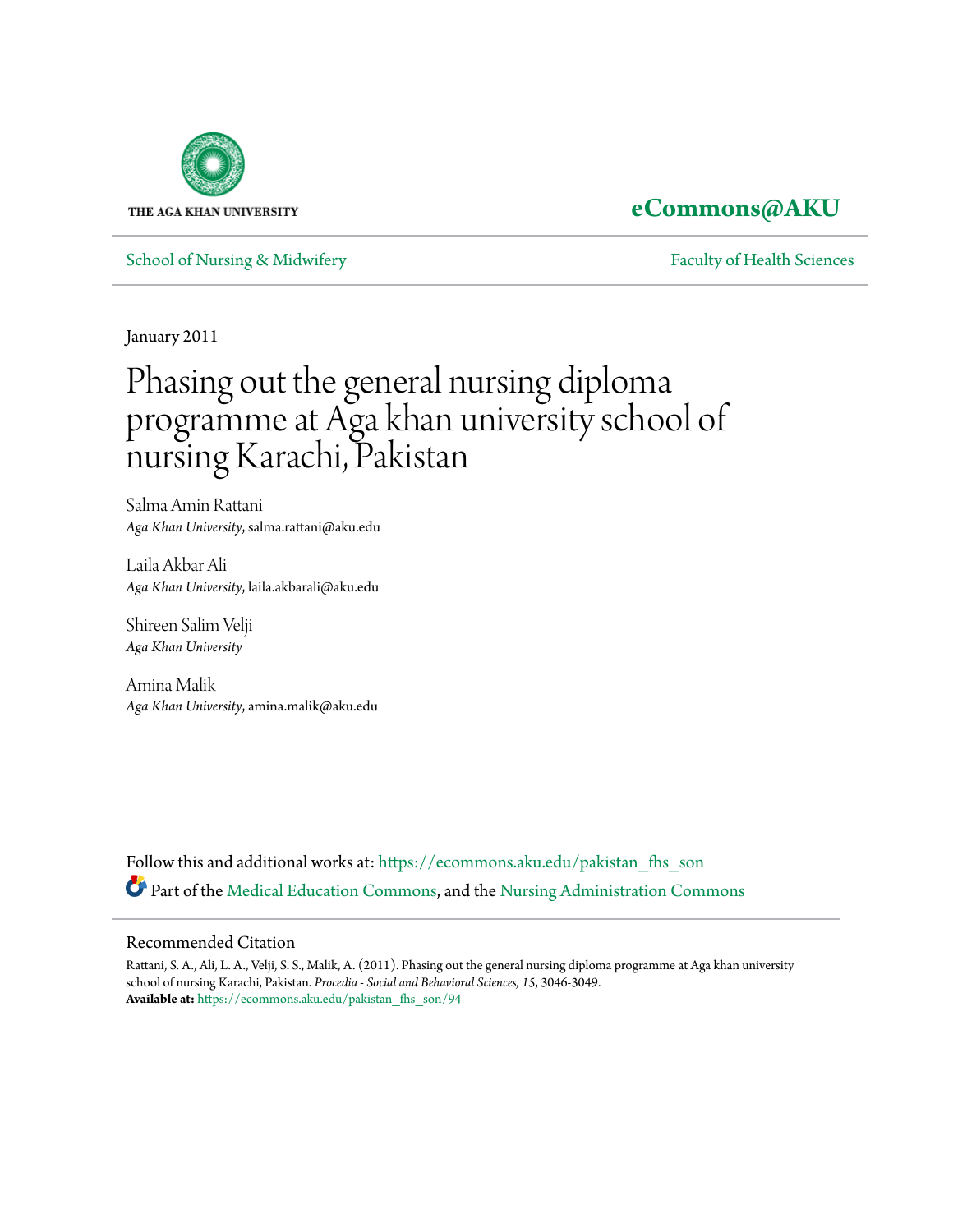

Available online at www.sciencedirect.com



Procedia Social and Behavioral Sciences

Procedia Social and Behavioral Sciences 15 (2011) 3046–3049

## WCES-2011

# Phasing out the General Nursing Diploma Programme at Aga Khan University School of Nursing Karachi, Pakistan

Salma Amin Rattani<sup>a</sup>\*, Laila Akbarali<sup>b</sup>, Shireen Salim Velji<sup>c</sup>, Amina Malik<sup>d</sup>

*a Assistant Professor & Director, General Nursing Diploma Programme, b Sr. Associate Registrar, <sup>c</sup> Sr. Instructor, d Nurse Manager, Aga Khan University, Stadium Road, P.O. Box 3500, Karachi-74800, Pakistan* 

#### **Abstract**

Aga Khan University was established as medical complex in 1980 and in 1983 received charter as first private university in Pakistan. Thus nursing education moved under the umbrella of a university which allowed starting under graduate and graduate degree education and in light of global trends in nursing profession and staffing and financial impact of nursing education, 2010 was the last intake of university's founding programme; general nursing diploma. Concerns; male vs female nurses and taking nursing education as an easy route to enter in higher education resulting in unattained staffing require deliberations by stake holder including Pakistan Nursing Council.

*Keywords:* Higher Education, Pakistan Nursing Council, Aga Khan University, Global Trends in Nursing, Gender in Nursing

#### **1. Introduction**

The first Institution to commence operations in, what is now, the Aga Khan University (AKU) was the School of Nursing in 1980. The first academic programme to be initiated in the School, with support from McMaster University in Canada was the three year General Nursing Diploma Programme (RN).

When the 'Medical Complex' received its charter as the first private university in Pakistan in 1983, the School of Nursing came under the umbrella of the University. This was the beginning of a new era for the nursing profession in Pakistan.

In his inaugural address the Chancellor had spelt out his vision for the nursing profession:

"…today, this is the beginning, the birth of a new medical institution in Pakistan, the Aga Khan University…and I hope, this day will also be the dawn of a new dimension for the profession of nursing in Pakistan".

(Aga Khan, February 16, 1981)

And true to his vision and mission, today, three decades later, nursing education at AKU which began with a three year RN programme, has been the first in the country to introduce the two year Post RN BScN degree programme in 1988; a four year entry level under graduate degree programme in General Nursing in 1997 and a two year masters' degree in nursing sciences for experienced nurses in 2001.

Briefly, the two year Post RN BScN is for Registered nurses holding a diploma, who after gaining experience in the field, want to develop professionally. The four years baccalaureate degree (BScN) on the other

Salma Amin Rattani: Tel: (92 21) 4930051 Ext 5401. Direct: 34865403; fax: (92 21) 493-2095 Email: salma.rattani@aku.edu

<sup>1877–0428 © 2011</sup> Published by Elsevier Ltd. Open access under CC [BY-NC-ND](http://creativecommons.org/licenses/by-nc-nd/3.0/) license.doi:10.1016/j.sbspro.2011.04.242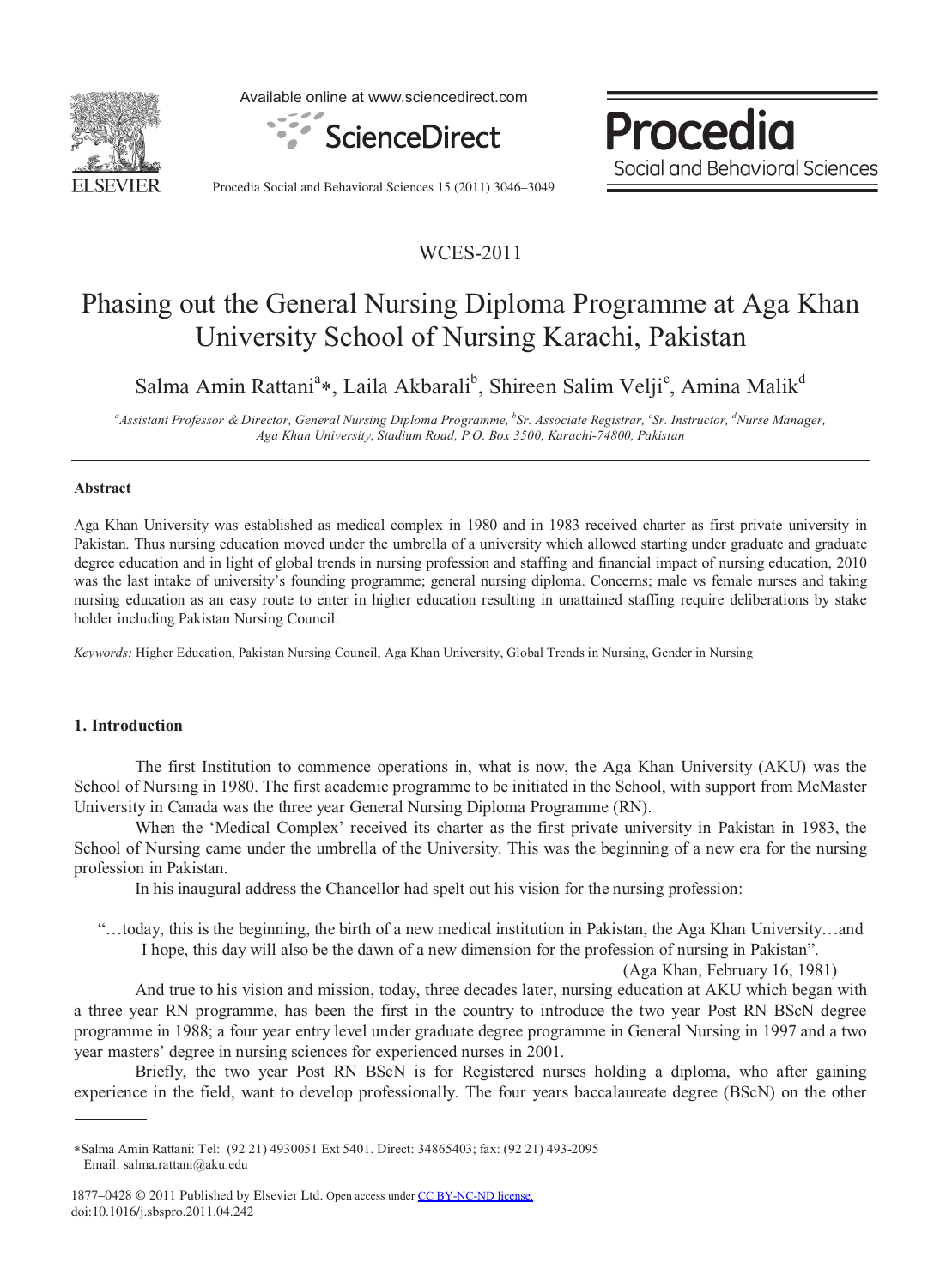hand, is first time entry into the nursing profession. This programme enables young men and women to obtain a degree in nursing in a shorter period of time. The graduate degree programme; masters in nursing sciences (MScN) is a two years programme for nurses who have an undergraduate degree in nursing and want to move further in the profession to take on leadership positions. The University also invites senior registered nurses to join the MScN programme by first attending a specially designed one year 'transition programme.' These nurses may not have an undergraduate degree in nursing sciences, but have an academic under graduate degree in other courses/sciences. The Aga Khan University School of Nursing (AKU-SON) thus has the entire range of qualifications; has set a new trend and has made a difference to the profession of nursing in the country.

In the same vein, to keep abreast with global needs, the eight year (2008- 2016) strategic plan for the School developed in 2007required a feasibility to decide whether to phase out the RN Diploma programme. In April 2009 a team was formed. The team included representatives from School of Nursing, the stake holders, Nursing Services of the Aga Khan University Hospital, the employers, and member in the Office of Registrar, the office responsible for managing the recruitment process at the University. The team deliberated on important aspects of the phase out plan. The objective of this paper is to share the deliberations of this Committee which then guided the decision to phase out the diploma programme.

#### **2. Committee's Deliberations**

The committee deliberated on rationale for phasing out the general nursing diploma programme. These deliberations are presented succinctly.

#### *2.1 Global trends in nursing practice*

Globally in nursing trends are changing and minimum preparation for beginning professional nursing practice at the present time is suggested to be baccalaureate degree education in nursing (ANA as cited by Ellis and Hartley, 2004). Thus it was important that the University avoid shorter term gains considering the long term consequences and disservice to the women joining the profession. It therefore became essential to control the overall number of RN graduates. The feasibility also required the team to assess the time that would be required for the RNs produced by AKU to complete their Post RN BScN degrees. Several projections were made; innovative means of imparting the degree were also discussed. This discussion is beyond the scope of this paper and is not being discussed here.

#### *2.2 Changing trends in applicant pool and enrollment*

 An important consideration during the discussions related to the change in the eligibility requirements for the RN programme by the Pakistan Nursing Council.

To give the reader some understanding of the enrolment process that needs to be followed in Pakistan, it is essential that the reader has an orientation to the Pakistan Nursing Council [PNC]. In Pakistan, all Schools of Nursing are required to follow the basic admission guidelines set by the PNC. This is the accrediting and licensing authority in the country. The PNC plays a vital role in updating and reviewing the nursing curriculum. The council registers nurses and provides them license to practice within the country. PNC also facilitates nurses in legal matters, particularly when they apply internationally to practice or to obtain higher education. It is thus essential that the PNC criteria are followed (http://www.pnc.org.pk/Home.htm).

To be eligible to apply for the RN programme, until 2007, candidates from multiple educational backgrounds i.e. Arts, Commerce, Computer Science or premedical [twelve years of education with subjects to include biology, chemistry and physics] were eligible to apply. In 2008 however, PNC changed the application criteria. PNC now require only those candidates to apply for the RN who had a pre-medical background. These were comparable to the eligibility and entry requirements for the BScN programme. This change impacted the applicant pool and the demography to a great extent.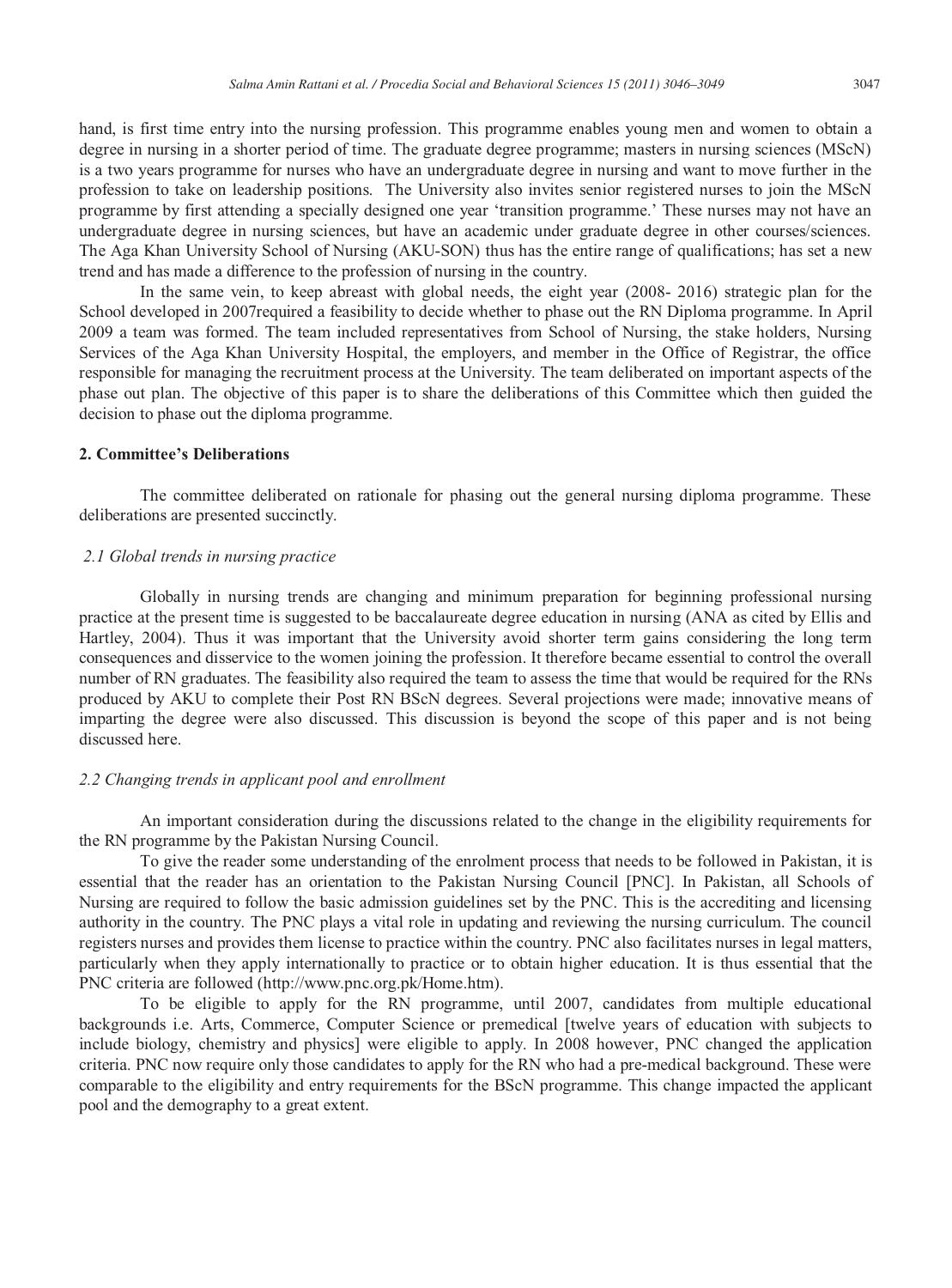During the deliberations, two aspects in favour of the phasing out were noted immediately. These pertained to the benefits to the individuals who wished to pursue nursing as a career. These benefits were not only financial as discussed below but the time taken to complete the degree programme was significantly lower. Taking the RN route, a nurse would take 7 years, while the direct BScN would be a four year programme. This also has significant financial implications at two ends. One, lower cost for programme completion and two, the RN would need to discontinue full time employment to pursue the Post RN BSc N, thus causing a loss to family income.

#### *2.3 Financial impact*

The market value for BScN programme is more than RN programme. At present at AKU the initial pay scale for a graduate from the RN programme is Rs 16000 [\$18.82.] per month whereas, the starting salary for the BScN programme graduate is Rs 17200 [\$ 200] per month. Moreover, to seek promotions in the management level, a BScN is the minimum requirement. In other institutions within the country, BScN programme graduates have a greater demand and are valued much more than a graduate of the RN programme.

Based on the discussions it turned out that phasing out the RN would benefit young men and women in the long run.

Amidst these advantages however, there was a fear. This related to the very ethos of the School. The team members were concerned that in pursuing the BScN, would the institution be overlooking its mandate of developing women from underserved areas. To give the reader some background, the SON had developed an 18 month Track One programme, [a bridging programme] for women from underserved areas who the Admission Committee had admitted into the RN programme but on condition that they would successfully complete the 18 month Track One programme. This intensive programme [comprising English Language, science, mathematics, courses for soft skills building; communication skills and interpersonal relationships, study skills and time management etc] was developed keeping in mind the resources available in the underserved areas in Schools to educate the children attending these schools. Since the level of education at AKU-SON is high, it was important to enrich these young women, to bring them up to a level where they would succed in the programme. The likelihood that they would, was based on the fact that they had shown interest in the nursing profession, had made an application, showed promise and potential through the assessment made by the University in the Admission Test and interviews. So far a total of 1936 nurses have graduated from RN programme, out of them 306 students have benefited from the Track One programme.

This fear was allayed as the School developed a new programme in 2007; the enrichment programme (EP). This was offered to candidates who in similar circumstances as those who joined the Track One programme. Through the enrichment programme concern about taking care of the candidates from disadvantaged areas was much reduced and further guided the decision making process for phasing out the RN programme in the SON.

Another fear that loomed large was the issue of staffing the Aga Khan University Hospital [AKUH]. Majority of AKU-SON graduates of both RN and BScN programme join nursing services at AKUH. The number of graduates recruited from RN programme is much higher than from BScN programme. Thus during the deliberations, special attention was given to this important aspect. It was important that the number of graduates from the BScN programme, after the phase out is not be less than the total number of graduates from RN and BScN at present. During the deliberations, the data suggested that during the transition, there would be only one year during which there could be less number of graduates available to be recruited by nursing services and it was concluded that the gap would be filled by recruiting non AKU-SON graduate. This was in line with the present situation in the AKUH. At present of the total number of nurses at the AKUH, 65% are AKU-SON graduates and 35% are non AKU-SON graduates. These percentages may reverse. But this gap could be filled by recruiting non AKU-SON graduates. And the quality of the nurses could be looked into by organizing a more thorough orientation programme for these nurses prior to their joining the nursing units.